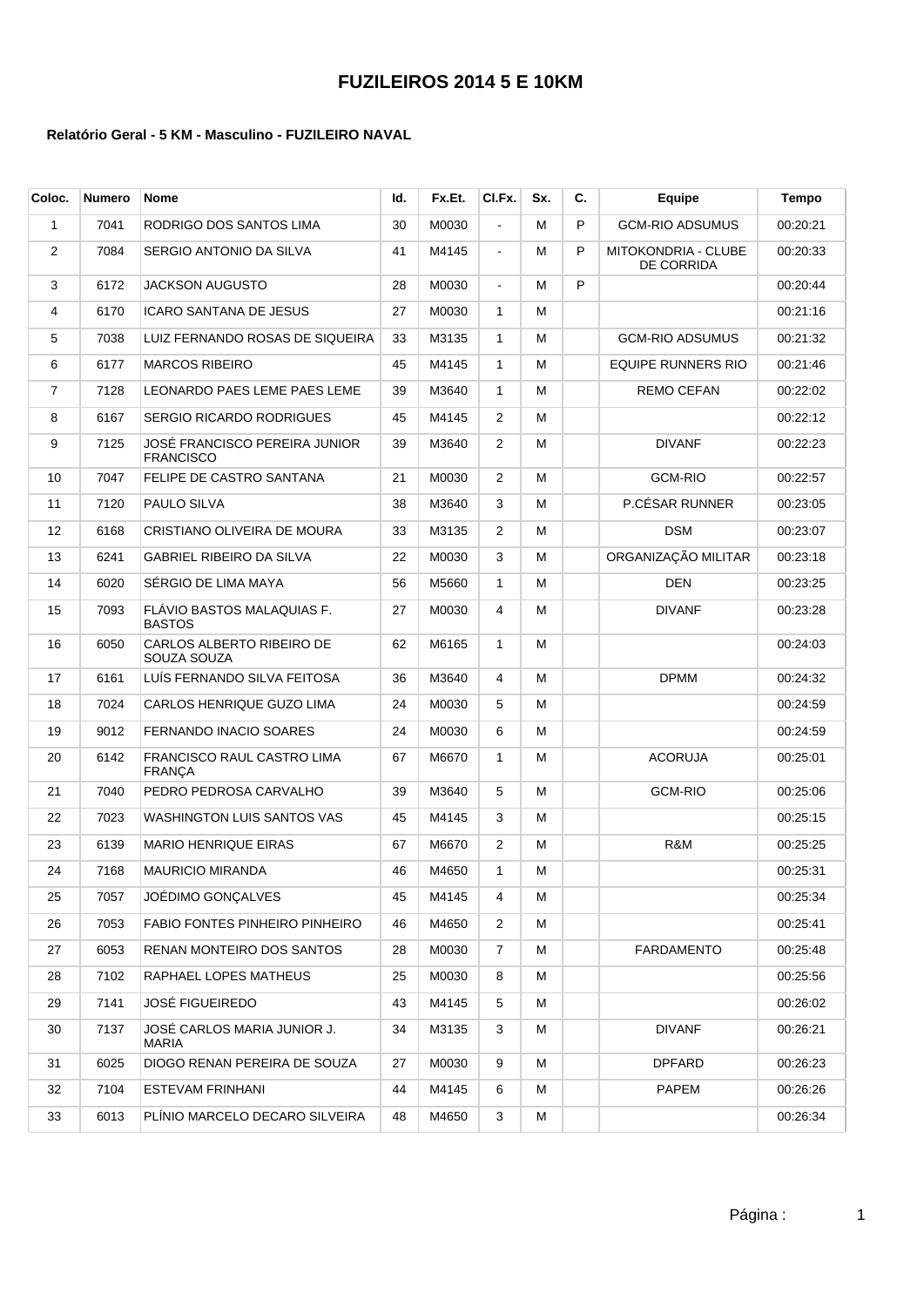| 34 | 7050 | PAULO OTAVIO DE SOUZA TAVARES         | 23 | M0030 | 10             | м | <b>GCM-RIO</b>                                                            | 00:26:38 |
|----|------|---------------------------------------|----|-------|----------------|---|---------------------------------------------------------------------------|----------|
| 35 | 6105 | <b>FRANCESCO SOUZA</b>                | 29 | M0030 | 11             | м |                                                                           | 00:26:44 |
| 36 | 6106 | LEONARDO BARBOSA ARAÚJO               | 29 | M0030 | 12             | м |                                                                           | 00:26:44 |
| 37 | 7026 | <b>WESCLEN DA SILVA</b>               | 26 | M0030 | 13             | м |                                                                           | 00:26:48 |
| 38 | 6129 | RÖMULO LABRE                          | 27 | M0030 | 14             | м |                                                                           | 00:26:50 |
| 39 | 7034 | <b>MAURICIO DE MORAES CUNHA</b>       | 35 | M3135 | 4              | М |                                                                           | 00:26:51 |
| 40 | 6158 | EMERSON CARLOS DE ARAUJO              | 30 | M0030 | 15             | м | <b>DPMM</b>                                                               | 00:26:52 |
| 41 | 7032 | <b>MAX DE PAULA PINTO</b>             | 36 | M3640 | 6              | м | <b>GCM-RIO ADSUMUS</b>                                                    | 00:26:58 |
| 42 | 7036 | MARCELO DOS SANTOS FERREIRA           | 33 | M3135 | 5              | м | <b>GCM-RIO</b>                                                            | 00:26:58 |
| 43 | 6087 | <b>VITOR FERNANDES</b>                | 29 | M0030 | 16             | м |                                                                           | 00:27:14 |
| 44 | 7063 | JOSÉ MAGALHÃES FILHO                  | 52 | M5155 | $\mathbf{1}$   | м | <b>BASE DE</b><br>ABASTECIMENTO DA<br>MARINHA NO RIO DE<br><b>JANEIRO</b> | 00:27:14 |
| 45 | 6031 | GIOVANI GUIMARÃES                     | 43 | M4145 | $\overline{7}$ | м |                                                                           | 00:27:32 |
| 46 | 7005 | ORLANDO MOREIRA DA SILVA JUNIOR       | 46 | M4650 | 4              | м | <b>CCIM</b>                                                               | 00:27:33 |
| 47 | 7130 | JOSÉ FLÁVIO                           | 26 | M0030 | 17             | м | <b>PAPEM</b>                                                              | 00:27:37 |
| 48 | 7027 | FILIPE HECKTHEUER FERRARESI           | 28 | M0030 | 18             | м |                                                                           | 00:27:39 |
| 49 | 7118 | MARCOS BALBINO COSTA RIBEIRO          | 30 | M0030 | 19             | м | <b>ACORUJA</b>                                                            | 00:27:43 |
| 50 | 7131 | RENAN SANDES DE SOUZA                 | 21 | M0030 | 20             | м |                                                                           | 00:27:47 |
| 51 | 6166 | MARCIO XAVIER DE OLIVEIRA XAVIER      | 34 | M3135 | 6              | м | <b>DGMM</b>                                                               | 00:27:53 |
| 52 | 6051 | <b>GUILHERME SANTOS</b>               | 53 | M5155 | 2              | м | <b>ACORUJA</b>                                                            | 00:27:55 |
| 53 | 6108 | FELIPE MAIA BRAGA                     | 28 | M0030 | 21             | м |                                                                           | 00:27:56 |
| 54 | 6141 | <b>ANTONIO HENRRIQUE</b>              | 53 | M5155 | 3              | м |                                                                           | 00:27:58 |
| 55 | 7062 | JANSEN DE BARROS COELHO               | 36 | M3640 | $\overline{7}$ | м | <b>BASE DE</b><br>ABASTECIMENTO DA<br>MARINHA NO RIO DE<br><b>JANEIRO</b> | 00:27:59 |
| 56 | 7003 | <b>JEFFERSON ALEXANDRE</b>            | 25 | M0030 | 22             | м | <b>PAPEM</b>                                                              | 00:28:00 |
| 57 | 6081 | <b>MAICO NEVES</b>                    | 31 | M3135 | $\overline{7}$ | м |                                                                           | 00:28:11 |
| 58 | 6180 | DAVID DGPM                            | 35 | M3135 | 8              | м | <b>DGPM</b>                                                               | 00:28:29 |
| 59 | 7066 | JORGE CARLOS BISPO TUPINAMBA          | 40 | M3640 | 8              | м | <b>BASE DE</b><br>ABASTECIMENTO DA<br>MARINHA NO RIO DE<br><b>JANEIRO</b> | 00:28:42 |
| 60 | 7008 | CLEBER WILLYAS NOGUEIRA<br>DAMASCENO  | 30 | M0030 | 23             | м |                                                                           | 00:28:44 |
| 61 | 7098 | LEUNAM CORRÊA MARQUES                 | 26 | M0030 | 24             | м |                                                                           | 00:28:49 |
| 62 | 7172 | <b>JOSE AYRES</b>                     | 49 | M4650 | 5              | м |                                                                           | 00:28:55 |
| 63 | 6118 | JULIO CESAR MEDEIROS DE CASTRO        | 31 | M3135 | 9              | м | <b>EMGEPRON EM</b><br><b>MOVIMENTO 1</b>                                  | 00:29:09 |
| 64 | 6179 | <b>ANTONIO PEQUENO</b>                | 71 | M7175 | $\mathbf{1}$   | м |                                                                           | 00:29:19 |
| 65 | 7112 | JULIO CESAR DE SOUZA FERRAZ<br>FERRAZ | 52 | M5155 | 4              | м | <b>JULIO</b>                                                              | 00:29:20 |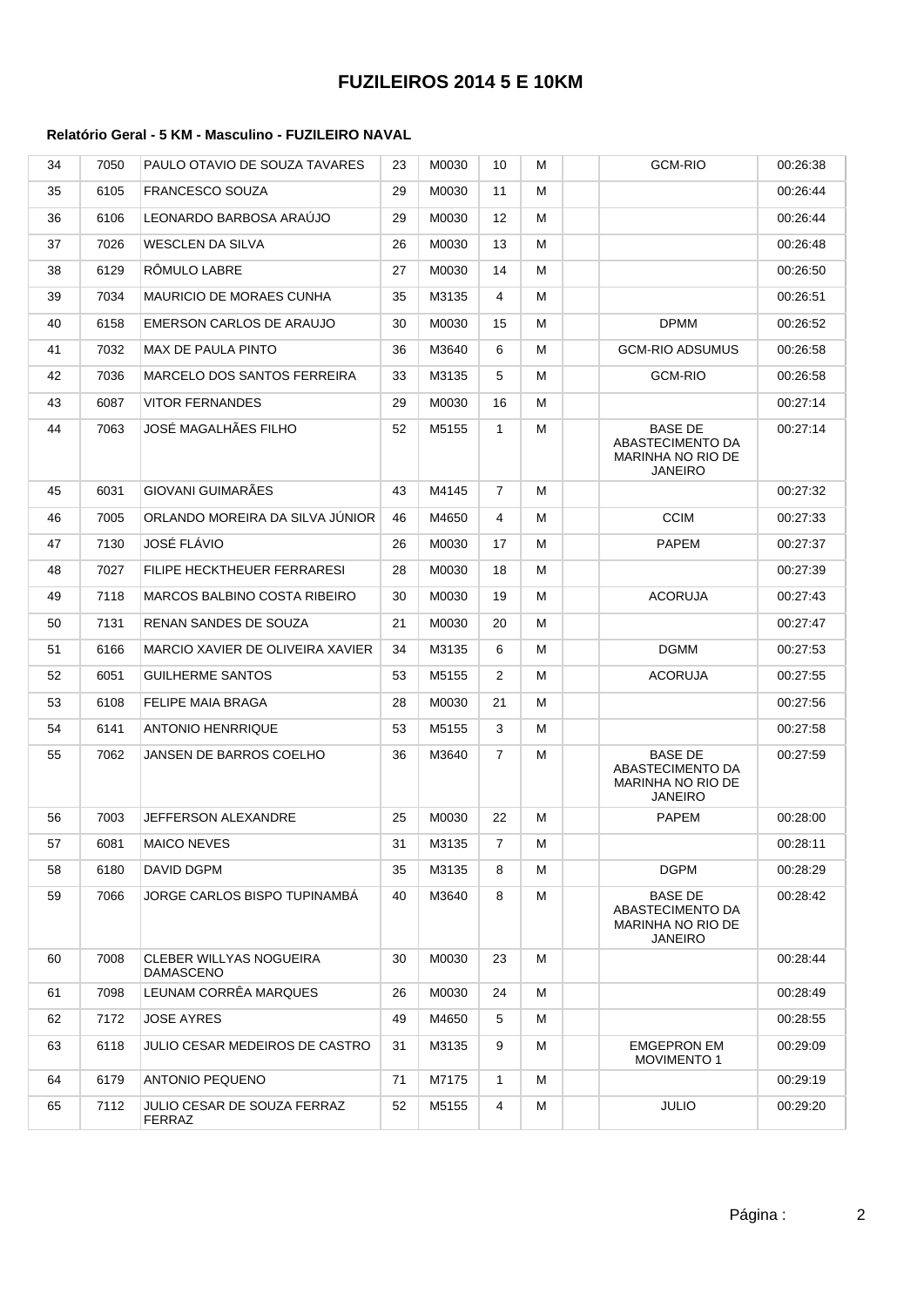| 66 | 6005 | MASÉIAS BALBINO                                        | 60 | M5660 | $\overline{2}$ | м |                                                                           | 00:29:22 |
|----|------|--------------------------------------------------------|----|-------|----------------|---|---------------------------------------------------------------------------|----------|
| 67 | 7068 | FABIANO DE FARIAS ESTÁCIO<br>PEREIRA                   | 30 | M0030 | 25             | м | <b>BASE DE</b><br>ABASTECIMENTO DA<br>MARINHA NO RIO DE<br><b>JANEIRO</b> | 00:29:35 |
| 68 | 7119 | IVANILDO LUCINDO DA SILVA                              | 47 | M4650 | 6              | М |                                                                           | 00:29:37 |
| 69 | 6242 | <b>BRUNO MARTINS SILVA</b>                             | 27 | M0030 | 26             | м | ORGANIZAÇÃO MILITAR                                                       | 00:29:42 |
| 70 | 7009 | PAULO JOSE PINTO ERBE PINTO                            | 31 | M3135 | 10             | М |                                                                           | 00:29:43 |
| 71 | 7121 | FABIO ROBERTO DE SÁ LUCAS                              | 37 | M3640 | 9              | м |                                                                           | 00:29:46 |
| 72 | 7123 | ALEXANDRE JOSÉ ERBE COELHO                             | 41 | M4145 | 8              | м |                                                                           | 00:29:47 |
| 73 | 6076 | ROGER DIAS DOS SANTOS                                  | 24 | M0030 | 27             | м | <b>FARDAMENTO</b>                                                         | 00:29:50 |
| 74 | 6017 | MARCO ANTONIO PACÍFICO DA<br>COSTA                     | 49 | M4650 | $\overline{7}$ | М | DEN                                                                       | 00:30:02 |
| 75 | 6102 | THIAGO MORAES                                          | 30 | M0030 | 28             | М |                                                                           | 00:30:03 |
| 76 | 7020 | ROBSON LUIZ LUIZA                                      | 46 | M4650 | 8              | м |                                                                           | 00:30:09 |
| 77 | 6136 | <b>BORGES DGPM</b>                                     | 37 | M3640 | 10             | м | <b>DGPM</b>                                                               | 00:30:14 |
| 78 | 6140 | MARCOS AURELIO EUGENIO<br>RODRIGUES                    | 41 | M4145 | 9              | М |                                                                           | 00:30:14 |
| 79 | 6052 | ROBERTO CORREIA                                        | 49 | M4650 | 9              | м | <b>MITOKONDRIA</b>                                                        | 00:30:15 |
| 80 | 6100 | MARCIO DA SILVA CLEMENTE                               | 45 | M4145 | 10             | М | <b>GCM-RIO</b>                                                            | 00:30:15 |
| 81 | 6116 | SERGIO NEVES DEL AGUILA                                | 56 | M5660 | 3              | м |                                                                           | 00:30:15 |
| 82 | 6138 | ARNALDO NUNES DE ARAGÃO                                | 47 | M4650 | 10             | м | <b>MENGÃO</b>                                                             | 00:30:20 |
| 83 | 6154 | PHELLIPE DOUGLAS BRANCIFORTE                           | 22 | M0030 | 29             | м | <b>GCM-RIO</b>                                                            | 00:30:23 |
| 84 | 7108 | <b>MAICON RODRIGUES</b>                                | 31 | M3135 | 11             | м | <b>PAPEM</b>                                                              | 00:30:23 |
| 85 | 7127 | JEFFERSON CORREA                                       | 25 | M0030 | 30             | М | <b>PAPEM</b>                                                              | 00:30:24 |
| 86 | 7107 | TIAGO LUIZ                                             | 32 | M3135 | 12             | м | DSM                                                                       | 00:30:25 |
| 87 | 7055 | CENTRO DE CONTROLE INTERNO DA<br><b>MARINHA CCIMAR</b> | 56 | M5660 | 4              | М | <b>CCIMAR</b>                                                             | 00:30:27 |
| 88 | 6159 | NIRLANDO BARBOSA BELMIRO                               | 44 | M4145 | 11             | м | <b>DPMM</b>                                                               | 00:30:29 |
| 89 | 7106 | RODRIGO GUSMÃO                                         | 32 | M3135 | 13             | м |                                                                           | 00:30:32 |
| 90 | 6130 | MESSIAS DE SOUSA BRUM                                  | 35 | M3135 | 14             | м | <b>DPMM</b>                                                               | 00:30:33 |
| 91 | 6174 | EDUARDO ARRISCADO DE FARIA                             | 23 | M0030 | 31             | м |                                                                           | 00:30:35 |
| 92 | 6099 | FRED WILLIANS CRUZ DA SILVA                            | 41 | M4145 | 12             | м | <b>GCM-RIO</b>                                                            | 00:30:42 |
| 93 | 6113 | LEONARDO MACHADO DE SOUZA                              | 28 | M0030 | 32             | м |                                                                           | 00:30:49 |
| 94 | 6229 | DOUGLAS FERREIRA DE ANDRADE                            | 41 | M4145 | 13             | м |                                                                           | 00:30:52 |
| 95 | 6046 | CARLOS OLIVEIRA                                        | 51 | M5155 | 5              | м |                                                                           | 00:30:54 |
| 96 | 7039 | ISAÍAS MONTEIRO DE OLIVEIRA                            | 43 | M4145 | 14             | м | <b>GCM-RIO ADSUMUS</b>                                                    | 00:31:00 |
| 97 | 7088 | LUIZ FELIPE VIÉGAS SOARES                              | 23 | M0030 | 33             | м |                                                                           | 00:31:08 |
| 98 | 7089 | WAGNER MAGALHAES DA CUNHA                              | 46 | M4650 | 11             | м |                                                                           | 00:31:12 |
| 99 | 6097 | MARCELO MEIER PEREIRA                                  | 39 | M3640 | 11             | м | <b>GABINETE DO</b><br>COMANDANTE DA<br><b>MARINHA - RIO</b>               | 00:31:16 |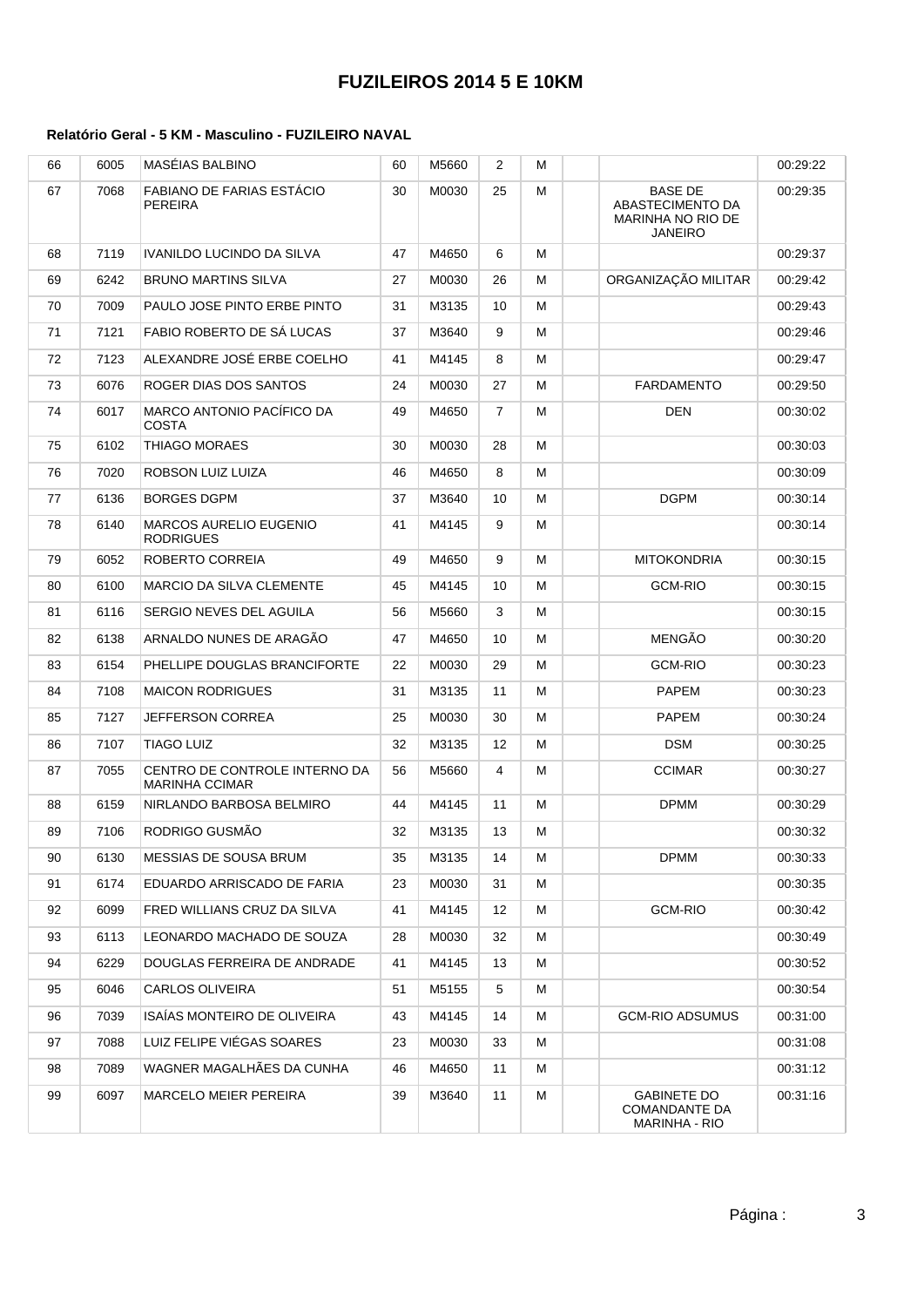| 100 | 6022 | PAULO RENATO DA COSTA ALVIM      | 66 | M6670 | 3              | м |                                                                           | 00:31:17 |
|-----|------|----------------------------------|----|-------|----------------|---|---------------------------------------------------------------------------|----------|
| 101 | 6030 | STEFAN SANTOS MACIEL SILVA       | 30 | M0030 | 34             | м | <b>DGOM</b>                                                               | 00:31:28 |
| 102 | 7006 | LEONARDO DELGADO TULLII          | 34 | M3135 | 15             | м |                                                                           | 00:31:36 |
| 103 | 7072 | <b>CLAUDIO NASCIMENTO FONTES</b> | 55 | M5155 | 6              | м | <b>BASE DE</b><br>ABASTECIMENTO DA<br>MARINHA NO RIO DE<br><b>JANEIRO</b> | 00:31:37 |
| 104 | 7087 | JORGE ARMANDO NERY SOARES        | 54 | M5155 | $\overline{7}$ | M |                                                                           | 00:31:38 |
| 105 | 7114 | MAURO CESAR MARQUES MARQUES      | 47 | M4650 | 12             | M |                                                                           | 00:31:43 |
| 106 | 7110 | ADERLAN RICARDO LIMA RODRIGUES   | 37 | M3640 | 12             | м |                                                                           | 00:31:48 |
| 107 | 7064 | NOÉ ADÃO LEMOS                   | 50 | M4650 | 13             | м | <b>BASE DE</b><br>ABASTECIMENTO DA<br>MARINHA NO RIO DE<br><b>JANEIRO</b> | 00:31:57 |
| 108 | 7054 | RICARDO CARDOSO                  | 49 | M4650 | 14             | м |                                                                           | 00:32:00 |
| 109 | 6018 | YURI DE SOUZA DUARTE             | 29 | M0030 | 35             | M |                                                                           | 00:32:04 |
| 110 | 6114 | <b>FELIPE SILVA SANTOS</b>       | 29 | M0030 | 36             | м |                                                                           | 00:32:04 |
| 111 | 6153 | WESLEY HENRIQUE DE LIMA          | 23 | M0030 | 37             | м | <b>GCM-RIO</b>                                                            | 00:32:10 |
| 112 | 7025 | THIAGO EMERENCIANO DA SILVA      | 26 | M0030 | 38             | м |                                                                           | 00:32:11 |
| 113 | 6200 | <b>MARCUS MENEZES</b>            | 37 | M3640 | 13             | м |                                                                           | 00:32:16 |
| 114 | 7012 | JOEL ROGERIO DE PAIVA JUNIRO     | 49 | M4650 | 15             | м |                                                                           | 00:32:31 |
| 115 | 7048 | JOELCIO LOURENÇO PEREIRA         | 52 | M5155 | 8              | м |                                                                           | 00:32:31 |
| 116 | 7085 | <b>RAPHAEL TONELLI</b>           | 20 | M0030 | 39             | м |                                                                           | 00:32:33 |
| 117 | 7082 | JOSÉ MAGNO                       | 59 | M5660 | 5              | м | <b>PAPEM</b>                                                              | 00:32:34 |
| 118 | 7103 | <b>MARCELO FRINHANI</b>          | 35 | M3135 | 16             | M | <b>PAPEM</b>                                                              | 00:32:35 |
| 119 | 6178 | CÉSAR AUGUSTO BERNARDI WERLE     | 28 | M0030 | 40             | м |                                                                           | 00:32:36 |
| 120 | 7037 | ARTUR MARTINS ALVES              | 53 | M5155 | 9              | м |                                                                           | 00:32:36 |
| 121 | 7109 | LUÍS MANUEL DE CAMPOS MELLO      | 45 | M4145 | 15             | M | <b>BATALHÃO HUMAITÁ</b>                                                   | 00:32:40 |
| 122 | 6111 | SILVIO RONE PENA DE SA           | 27 | M0030 | 41             | м |                                                                           | 00:32:47 |
| 123 | 6008 | JOSÉ CARLOS COITINHO             | 57 | M5660 | 6              | M | <b>EMGEPRON EM</b><br><b>MOVIMENTO 1</b>                                  | 00:32:49 |
| 124 | 7015 | FELIPE FRANCO DA ROCHA           | 31 | M3135 | 17             | м | <b>CASOP</b>                                                              | 00:33:01 |
| 125 | 6063 | CLORIVALDO L. RIBEIRO            | 46 | M4650 | 16             | м | <b>CASOP</b>                                                              | 00:33:14 |
| 126 | 6247 | <b>JOUBER LESTRO</b>             | 28 | M0030 | 42             | м | ORGANIZAÇÃO MILITAR                                                       | 00:33:20 |
| 127 | 7129 | CLAUDIO EDUARDO SILVA DIAS       | 46 | M4650 | 17             | м | <b>BATALHÃO TONELERO</b>                                                  | 00:33:24 |
| 128 | 7135 | MARCOS ALMEIDA                   | 43 | M4145 | 16             | м |                                                                           | 00:33:29 |
| 129 | 7016 | <b>ALLAN GOMES</b>               | 35 | M3135 | 18             | м | CASOP                                                                     | 00:33:30 |
| 130 | 6038 | CUSTODIO TEIXEIRA MOREIRA FILHO  | 63 | M6165 | 2              | м | <b>RUNNERS RIO</b>                                                        | 00:33:32 |
| 131 | 7071 | JOSÉ RAIMUNDO LISBOA             | 47 | M4650 | 18             | м | BASE DE<br>ABASTECIMENTO DA<br>MARINHA NO RIO DE<br><b>JANEIRO</b>        | 00:33:35 |
| 132 | 6062 | IVAN SILVA PASCHOAL              | 34 | M3135 | 19             | м | ATLETA SANGUE BOM                                                         | 00:33:37 |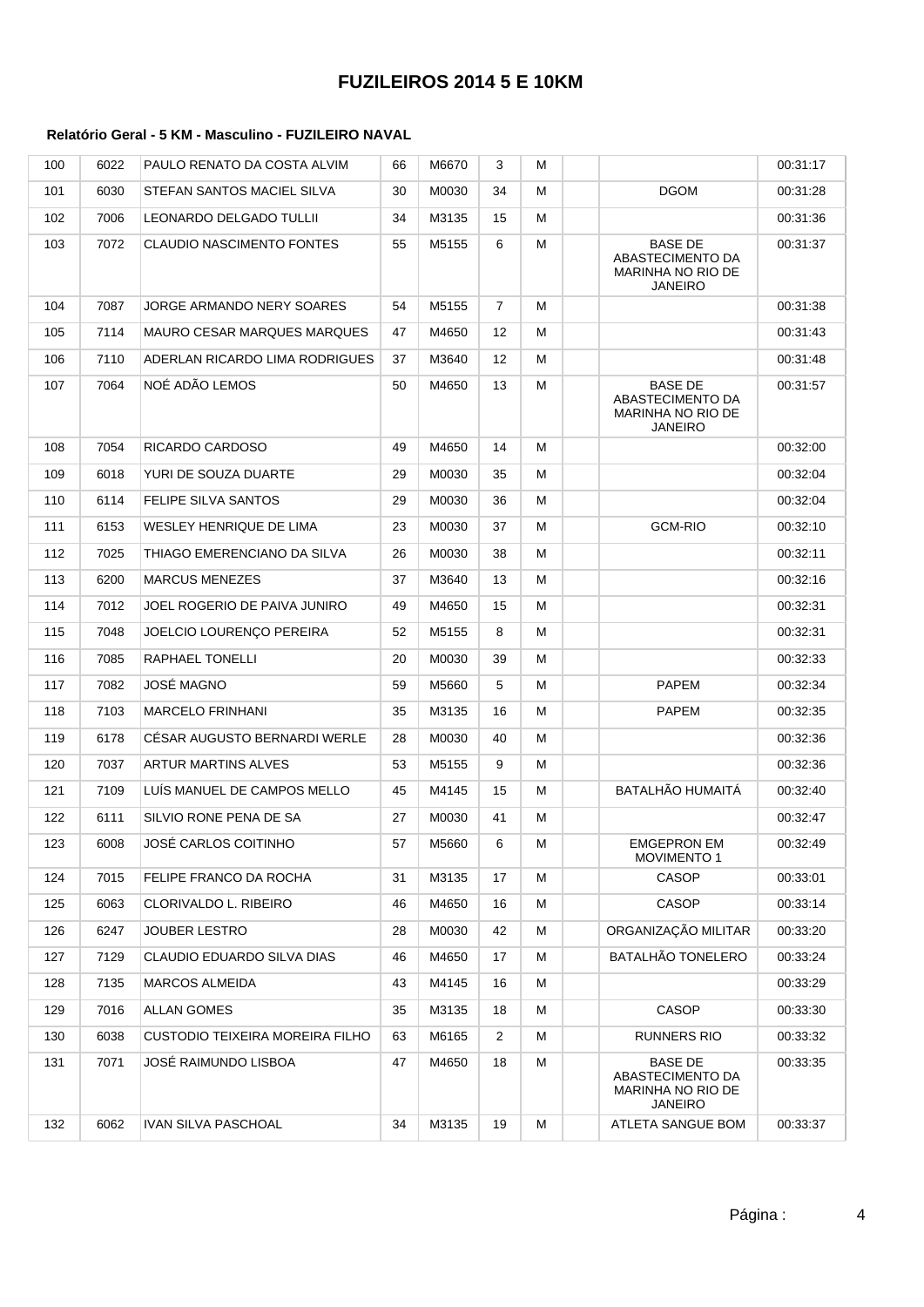| 133 | 7007 | LUIZ ARTUR RODRIGUES NUNES                            | 52 | M5155 | 10             | М |                                                                                  | 00:33:37 |
|-----|------|-------------------------------------------------------|----|-------|----------------|---|----------------------------------------------------------------------------------|----------|
| 134 | 7105 | TOMÁS BOTELHO                                         | 53 | M5155 | 11             | м |                                                                                  | 00:33:37 |
| 135 | 6124 | BERNARDO COUTO DE ALMEIDA                             | 32 | M3135 | 20             | м |                                                                                  | 00:33:45 |
| 136 | 6210 | LUCAS DA SILVA SOARES E SILVA<br>SILVA                | 27 | M0030 | 43             | м | <b>DGMM</b>                                                                      | 00:34:05 |
| 137 | 7056 | CESAR LOPES LOUREIRO                                  | 55 | M5155 | 12             | м |                                                                                  | 00:34:07 |
| 138 | 6182 | LUIZ EDUARDO EUGENIO RODRIGUES                        | 37 | M3640 | 14             | M |                                                                                  | 00:34:23 |
| 139 | 6183 | ORLANDO CARNEIRO MOTA                                 | 33 | M3135 | 21             | м |                                                                                  | 00:34:27 |
| 140 | 7113 | <b>MARCOS BARROSO</b>                                 | 49 | M4650 | 19             | м | <b>CCIMAR</b>                                                                    | 00:34:39 |
| 141 | 6054 | ALLAN SANTOS DA COSTA                                 | 34 | M3135 | 22             | м | DABM                                                                             | 00:34:40 |
| 142 | 6055 | <b>FABIANO RAMOS</b>                                  | 38 | M3640 | 15             | м | DABM                                                                             | 00:34:40 |
| 143 | 6086 | LUIZ CARLOS MAGALHÃES RIBEIRO                         | 28 | M0030 | 44             | M |                                                                                  | 00:34:45 |
| 144 | 7075 | WILLIAN DO SOCORRO LOBO SAGICA                        | 25 | M0030 | 45             | м | <b>PAPEM</b>                                                                     | 00:34:45 |
| 145 | 7081 | <b>GERALDO RIBEIRO</b>                                | 53 | M5155 | 13             | м | <b>PAPEM</b>                                                                     | 00:34:50 |
| 146 | 6173 | JOHNNY OLIVEIRA DA SILVA                              | 28 | M0030 | 46             | м |                                                                                  | 00:35:00 |
| 147 | 6120 | RAFAEL LUCAS CARVALHO DE<br>ARRUDA                    | 26 | M0030 | 47             | м |                                                                                  | 00:35:03 |
| 148 | 6036 | <b>LUIZ DOMINGUES</b>                                 | 59 | M5660 | $\overline{7}$ | м | LANTEL                                                                           | 00:35:17 |
| 149 | 7030 | ALLAN CASTELO SUISSO DA SILVA                         | 36 | M3640 | 16             | м | <b>GCM-RIO</b>                                                                   | 00:35:28 |
| 150 | 6042 | MURILO GUEDES R. DE A. TEIXEIRA                       | 37 | M3640 | 17             | м | ATLETA SANGUE BOM                                                                | 00:35:31 |
| 151 | 7061 | ANDRE BRITO                                           | 45 | M4145 | 17             | м |                                                                                  | 00:35:32 |
| 152 | 6079 | ALEXANDER DA SILVA RAMOS                              | 34 | M3135 | 23             | м |                                                                                  | 00:35:36 |
| 153 | 6084 | JOSE MAURO DA SILVA JUNIOR                            | 34 | M3135 | 24             | м |                                                                                  | 00:35:36 |
| 154 | 6103 | PEDRO PAULO WOOD DA CRUZ                              | 29 | M0030 | 48             | м |                                                                                  | 00:35:36 |
| 155 | 6077 | <b>BRUNO DE MORAES MARQUES</b>                        | 28 | M0030 | 49             | м |                                                                                  | 00:35:37 |
| 156 | 6078 | ROGERIO FERRAZ QUEIROZ MIRANDA                        | 27 | M0030 | 50             | м |                                                                                  | 00:35:37 |
| 157 | 6101 | ALBERTO MARQUES DE HOLLANDA<br>JUNIOR HOLLANDA        | 33 | M3135 | 25             | м |                                                                                  | 00:35:37 |
| 158 | 6088 | <b>WILLIAM ARAUJO</b>                                 | 30 | M0030 | 51             | M |                                                                                  | 00:35:38 |
| 159 | 6089 | JULIO CEZAR DE SOUZA FILHO                            | 28 | M0030 | 52             | м |                                                                                  | 00:35:38 |
| 160 | 6107 | RAAMOOM FORRES DUARTE DO<br>NASCIMENTO DUARTE NASCIME | 35 | M3135 | 26             | м |                                                                                  | 00:35:39 |
| 161 | 7069 | RENAN CRUZ MONTENEGRO DE<br><b>OLIVEIRA</b>           | 26 | M0030 | 53             | M | <b>BASE DE</b><br>ABASTECIMENTO DA<br><b>MARINHA NO RIO DE</b><br><b>JANEIRO</b> | 00:35:39 |
| 162 | 7095 | ALESSANDRO CARVALHO DUARTE                            | 43 | M4145 | 18             | м |                                                                                  | 00:35:54 |
| 163 | 7094 | ANDERSON MEDEIROS                                     | 49 | M4650 | 20             | м | ESG 2014                                                                         | 00:36:03 |
| 164 | 6061 | HELIO DOS SANTOS                                      | 59 | M5660 | 8              | м | ATLETA SANGUE BOM                                                                | 00:36:10 |
| 165 | 7011 | ANTHONY ROBERTSON NASCIMENTO<br>DE FARIAS             | 40 | M3640 | 18             | м |                                                                                  | 00:36:10 |
| 166 | 6080 | <b>MARCELO CARVALHO</b>                               | 28 | M0030 | 54             | м |                                                                                  | 00:36:29 |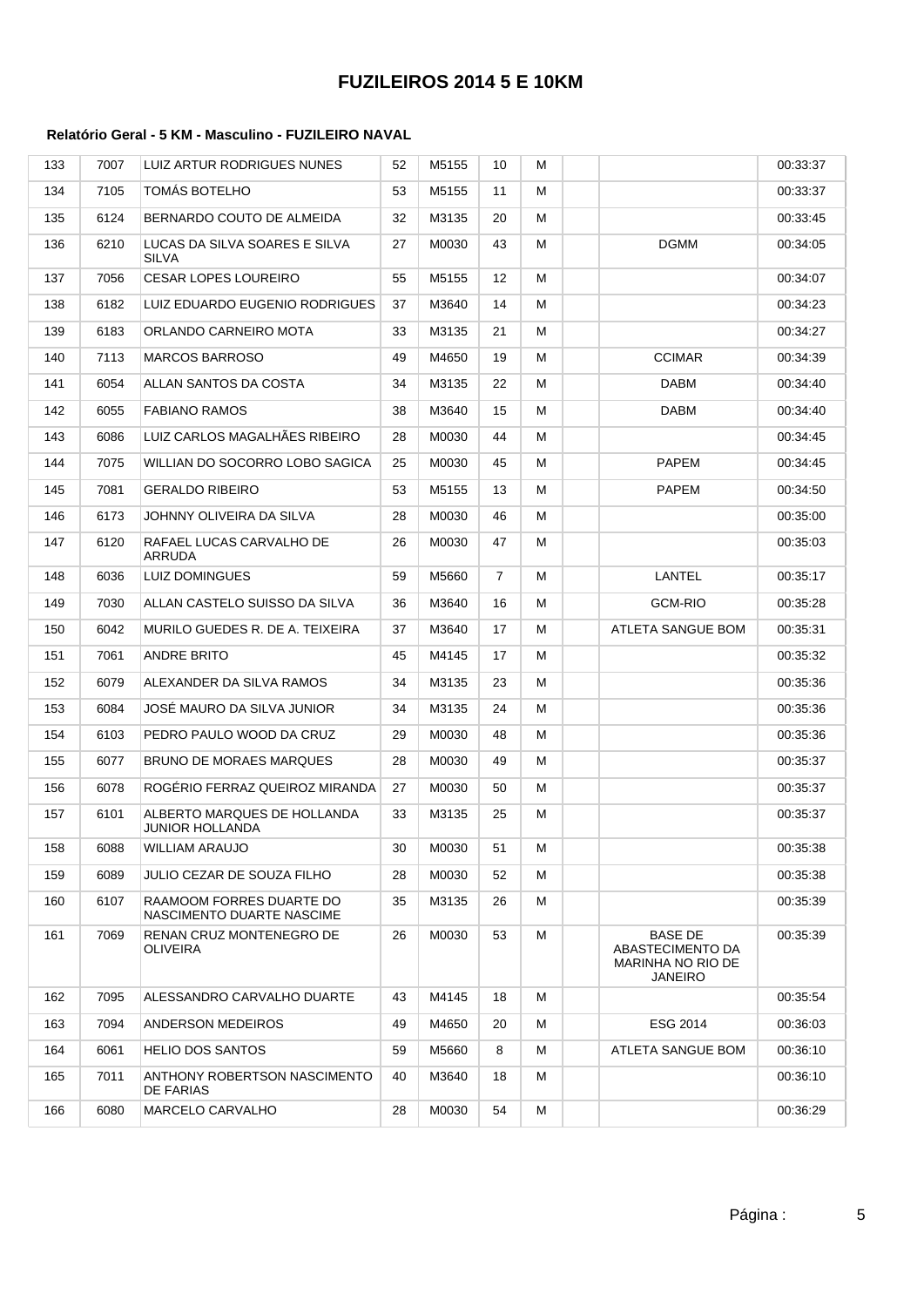| 167 | 6083 | <b>DIEGO LOPES DUARTE</b>                  | 29 | M0030 | 55 | м |                                                                    | 00:36:29 |
|-----|------|--------------------------------------------|----|-------|----|---|--------------------------------------------------------------------|----------|
| 168 | 6149 | THIAGO REZENDE                             | 33 | M3135 | 27 | M | <b>MD RUNNERS</b>                                                  | 00:36:38 |
| 169 | 6098 | BENEDITO DE CASTRO MOREIRA                 | 34 | M3135 | 28 | м | <b>GCM-RIO</b>                                                     | 00:36:59 |
| 170 | 6199 | SANTCLAIR CARDOSO CARNEIRO<br><b>CUNHA</b> | 40 | M3640 | 19 | м |                                                                    | 00:37:06 |
| 171 | 6216 | ANDRÉ LUIZ LOPA DE MELO                    | 47 | M4650 | 21 | М |                                                                    | 00:37:07 |
| 172 | 6188 | NELSON ORTEGA MARQUES                      | 61 | M6165 | 3  | м | SERVIÇO DE INATIVOS E<br>PENSIONISTAS DA<br><b>MARINHA</b>         | 00:37:11 |
| 173 | 7028 | <b>CLEITON GOMES MARQUES CLEITON</b>       | 42 | M4145 | 19 | М |                                                                    | 00:37:24 |
| 174 | 6096 | PAULO VECCHI RUIZ CARDOSO DA<br>SILVA      | 47 | M4650 | 22 | М | <b>GCM-RIO</b>                                                     | 00:37:30 |
| 175 | 6212 | BERUALDO BELMIRO DA SILVA                  | 45 | M4145 | 20 | м |                                                                    | 00:37:34 |
| 176 | 6034 | <b>DENNY CHERMAN</b>                       | 55 | M5155 | 14 | М | <b>CODEG</b>                                                       | 00:37:35 |
| 177 | 6068 | <b>MARCO ANTONIO ROSA</b>                  | 51 | M5155 | 15 | M | ATLETA SANGUE BOM                                                  | 00:38:14 |
| 178 | 6134 | <b>STOLL DGPM</b>                          | 29 | M0030 | 56 | м | <b>DGPM</b>                                                        | 00:38:26 |
| 179 | 6233 | IVAN CASTRO DA SILA                        | 42 | M4145 | 21 | M |                                                                    | 00:38:33 |
| 180 | 6201 | JONATAN SIMÃO DE OLIVEIRA                  | 32 | M3135 | 29 | M |                                                                    | 00:38:39 |
| 181 | 6202 | RICARDO LEANDRO SILVA GOMES                | 32 | M3135 | 30 | М |                                                                    | 00:38:40 |
| 182 | 7097 | <b>CARLOS NASCIMENTO</b>                   | 39 | M3640 | 20 | м |                                                                    | 00:38:52 |
| 183 | 7049 | DIMAS DOS SANTOS SAMPAIO                   | 21 | M0030 | 57 | М | <b>GCM-RIO</b>                                                     | 00:38:55 |
| 184 | 7077 | WAGNER LOPES                               | 29 | M0030 | 58 | М | PAPEM                                                              | 00:38:55 |
| 185 | 7033 | JORCILEI ESTEVAN XIMENES                   | 41 | M4145 | 22 | M |                                                                    | 00:39:24 |
| 186 | 7035 | IGOR LIZALDO DE SOUZA                      | 23 | M0030 | 59 | м |                                                                    | 00:39:24 |
| 187 | 6059 | FLAVIO MASCARENHAS TIMBO                   | 24 | M0030 | 60 | м | ATLETA SANGUE BOM                                                  | 00:39:46 |
| 188 | 6164 | IVO DICÁCIO NIDECK NIDECK                  | 53 | M5155 | 16 | м |                                                                    | 00:39:48 |
| 189 | 6095 | FRANCISCO CRISTIMAR BESSA SIMÃO            | 32 | M3135 | 31 | M |                                                                    | 00:40:07 |
| 190 | 6010 | <b>ROBSON GONCALVES</b>                    | 45 | M4145 | 23 | М |                                                                    | 00:40:08 |
| 191 | 6029 | <b>FABIO DO NASCIMENTO MODESTO</b>         | 27 | M0030 | 61 | М | <b>DPFARD</b>                                                      | 00:40:40 |
| 192 | 7014 | DANIEL DA SILVA SIMOES                     | 24 | M0030 | 62 | м |                                                                    | 00:41:05 |
| 193 | 6137 | CARLOS ALBERTO DE OLIVEIRA                 | 41 | M4145 | 24 | м | <b>DGPM</b>                                                        | 00:41:22 |
| 194 | 7117 | <b>RENATO FERREIRA</b>                     | 50 | M4650 | 23 | м |                                                                    | 00:41:46 |
| 195 | 6234 | RICHARD GOMIDES DE ANDRADE                 | 23 | M0030 | 63 | м |                                                                    | 00:41:47 |
| 196 | 7017 | WILLIAN DA ROSA GISMONTI                   | 31 | M3135 | 32 | м |                                                                    | 00:41:53 |
| 197 | 6133 | ANDRÉ LUIZ DOS SANTOS VIEIRA               | 36 | M3640 | 21 | М | <b>DGPM</b>                                                        | 00:41:56 |
| 198 | 7059 | PAULO DE MEDEIROS FRASAO                   | 52 | M5155 | 17 | М | BASE DE<br>ABASTECIMENTO DA<br>MARINHA NO RIO DE<br><b>JANEIRO</b> | 00:43:13 |
| 199 | 6235 | FELIPE DIAS DA SILVA                       | 25 | M0030 | 64 | м |                                                                    | 00:43:16 |
| 200 | 6015 | MATHEUS ROMÃO                              | 23 | M0030 | 65 | м | OS SILVEIRAS                                                       | 00:43:38 |